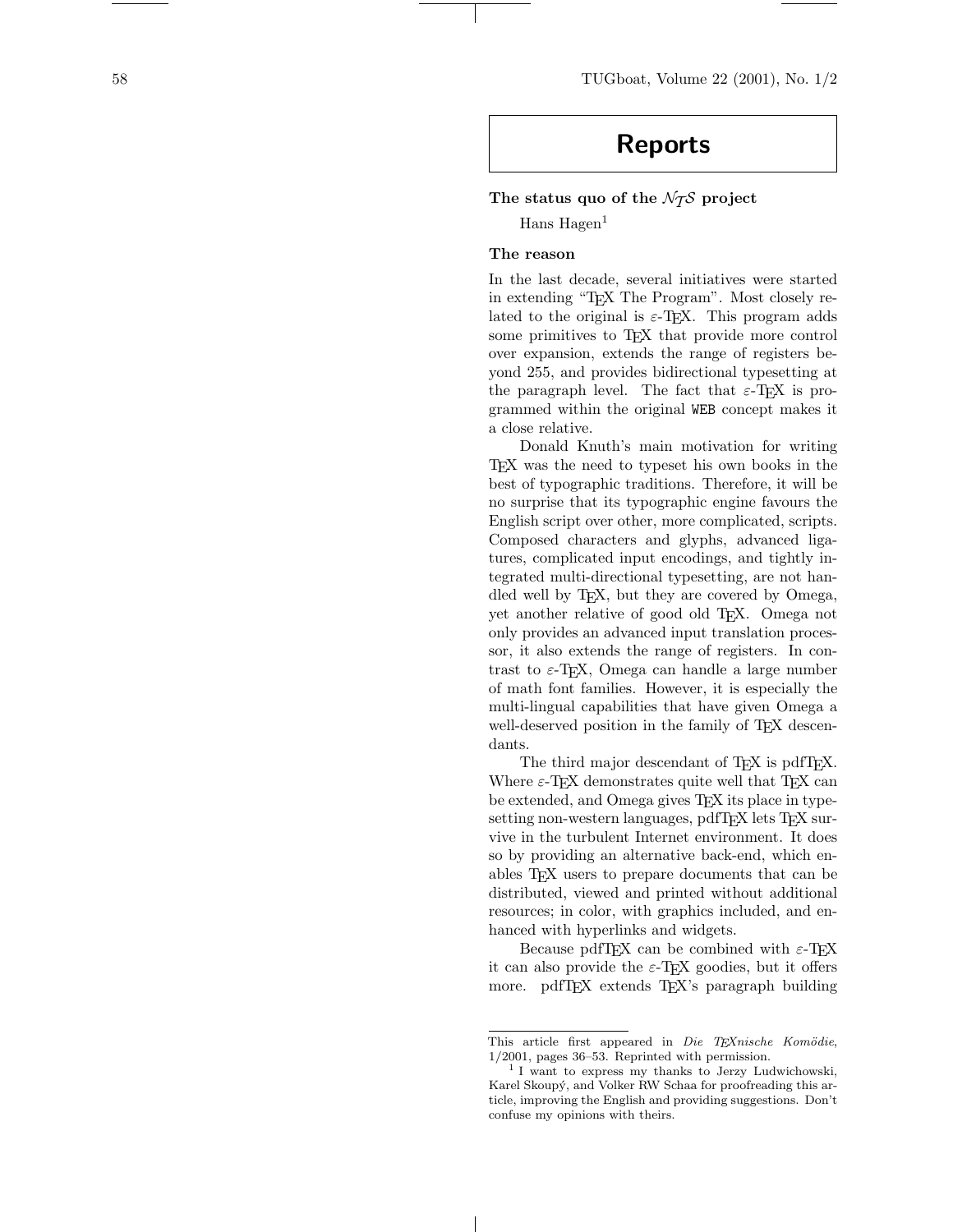routines with character protruding (marginal kerning) as well as horizontal font expansion (hz optimization). In doing so, pdfTEX ensures that TEX is still quite up to date and ready for the near future.

There are a few more extensions, like those provided by MLTEX, which focuses on 8-bit encodings and mapping, but these extensions are small compared to the ones already mentioned. Being useful for European languages, they are often part of the mainstream T<sub>EX</sub> distributions, probably without users being aware of it.

So, to summarize the current state of TEX, we can classify the programs developed so far as follows:

- TEX: the stable and bug-free ancestor
- $\bullet\,$   $\varepsilon\textsc{-}\mathrm{TEX}\colon$  the useful successor
- Omega: the much-needed extension
- pdfTFX: the successful descendant

pdfTFX differs from the other two TFX descendants in that it goes a step further in combining more tools into one. This is a logical consequence of the fact that it is a typesetting engine as well as a back-end. It has to handle all aspects of fonts, images and resources. It does so by using new code, written within the WEB paradigm, but it also uses existing code, available as precompiled C libraries, while some of its subsystems are written from scratch in C instead of Pascal.

When T<sub>E</sub>X was written, Pascal was one of the favourite structured languages. In order to make TEX portable, Knuth sacrificed some of Pascal's features and implemented his own memory management. Also, instead of relying on Pascal data structures, he used his literate programming environment WEB as a wrapper. As a result, extending TEX is possible, but only to a certain extent. The main reason for this is that many data structures are reused and/or overloaded. Another handicap is that many variables have a global nature, so that one should be very careful in manipulating them. TEX is one of the few programs that really benefit from faster machines since the code is highly optimized, but sometimes these optimizations have the nasty side effect that they obscure what the code does. It is no secret that pdfTEX demonstrates quite well that the limits of extending T<sub>E</sub>X within its current concept have been reached.

At the time when  $\varepsilon$ -TEX took shape, Omega prototypes started to show up, and pdfTEX was not yet invented, there was already a more structured discussion taking place on re-implementing "T<sub>EX</sub> The Program". This re-implementation should be done in such a way that extending TEX would be more easy. This envisaged successor has been designated as The New Typesetting System, or  $\mathcal{N}_{\mathcal{I}}\mathcal{S}$  for short.

For quite some time, the  $\varepsilon$ -T<sub>E</sub>X and the  $\mathcal{N}$ TS projects were combined and hosted by the German user group DANTE. Since the start of the project, DANTE has been funding it substantially. This makes the project unique in the T<sub>EX</sub> world, since the projects  $\varepsilon$ -TEX, Omega and pdfTEX were not funded at all, or at least not to that extent. Before discussing the  $\mathcal{N}$  project, we will spend some words on the environment where these developments take place.

## The environment

Visiting a T<sub>E</sub>X user group meeting is a special experience. Such meetings often look more like a gathering of family and friends than a conference of experts. This is not to say that the people present are not experts. Actually, they are an interesting mix of highly qualified professionals with many areas of interest. They share the feeling that T<sub>E</sub>X is special, and by using T<sub>E</sub>X they can express their knowledge on paper in the way that they want. Although a minority of them has in-depth typographic knowledge by education, they embody quite some expertise in the, sometimes even dark, areas of high quality automatic typesetting.

Given that everything related to computers evolves fast, the TEX community is rather stable. Many users will stick to using TEX when they are permitted, and even when they are forced to use commercial software in their offices, they keep an eye on T<sub>E</sub>X. However, open source software is gaining attention and we may consider TEX and friends to be one of the oldest examples of open source. (It is in this respect interesting to observe that T<sub>E</sub>X distributions are always struggling with the public licenses, that somehow do not fit them well. Many TEX distributions depend on stability and consistency and thereby sometimes pose some restrictions, mainly to guarantee their users a working system.)

One of the main drives for using TEX is that it makes one independent, especially if one also uses related or similar free tools. Although there are commercial versions of T<sub>E</sub>X available, some with quite interesting extensions, the wish to be independent implies that the successor of TEX has to originate from the user community and so far, the extensions mentioned before did so.

As a demonstration that TFX could be extended, Donald Knuth added the \special and \write primitives. I think that there is much truth in saying that although they can be qualified as "just" extensions, both mechanisms have given TEX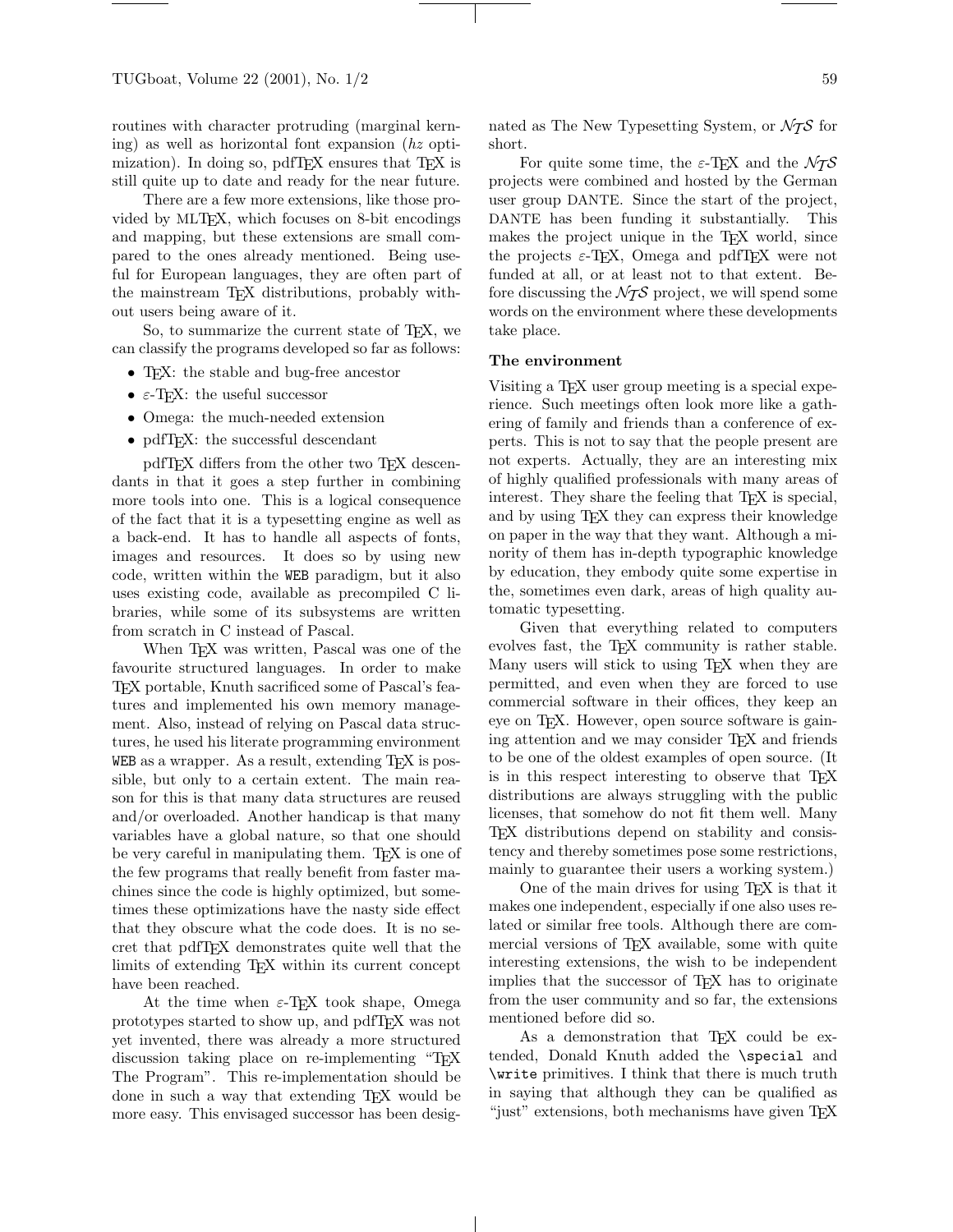# an edge over competitors. Two decades after T<sub>E</sub>X was born, we make documents with lots of graphics, color, and extensive referencing, all of which would not be possible without those primitives.

This demonstrates that what can be regarded as an interesting example of an extension today, tomorrow can prove to be a necessity. Currently, pdfTEX has some extensions that are waiting to be used to the full extent some day in the future.

The number of people that understand enough of programming, typography and user interfacing to extend "TEX The Program", is not that large. Therefore, the statement that T<sub>EX</sub> is extensible is rather an optimistic one. Even if a successor would be implemented using today's technologies, this would not change much. And if some limitations of the good old T<sub>E</sub>X can be qualified as fundamental shortcomings, this does not automatically mean that replacing them by better alternatives can be achieved in a couple of days programming. For some problems there are no simple solutions, and some of the current limitations are quite natural, given the solution space.

The development of pdfT<sub>F</sub>X is a good demonstration that, although many people are involved in testing the core program, only a few people are involved in the actual development of the program. Actually, the making of pdfT<sub>F</sub>X is mainly a oneperson job, namely Hàn Thế Thành's. But, this one person can fall back on the experience embodied in the TEX community. Experts in the areas of fonts, images, PDF and macro writing can be consulted and when they see the potential of the extensions, they are willing to participate. The number of experts is small, but their expertise is available whenever needed. Those operating at the cutting edge of what TEX can do want to be involved, and often are involved. Fortunately only one person pulls the car, which means that right from the start working prototypes were available, bugs were being fixed quite fast, and what is even more important, design decisions were made.

Because T<sub>F</sub>X has its own DVI output format, the whole suite of related programs (think of DVI viewers and converters and font generators) is rather independent from commercial developments. Because pdfTEX is used also to produce PDF output, it is more dependent on the outside world. It is no secret that Hàn Thế Thành has spent quite a lot of time in keeping (buggy) viewers happy and figuring out the real PDF specs. One (maybe only philosophical) question we should ask ourselves is if we want to be that dependent. Both alternatives ask their price.

In the last few years we have seen that (finally) the T<sub>E</sub>X community managed to get a hold on their multitude of files and resources. There is a welldefined TFX directory structure and there are some de facto standard distributions with binaries, fonts, macros and more. As a direct result, extensions like  $\varepsilon$ -T<sub>E</sub>X, Omega, and pdfT<sub>E</sub>X are available for everyone who uses TEX and on many platforms.

This also means that the maintainers of those resources (distributions) can ensure that such extensions are being integrated into the current framework of T<sub>F</sub>X in a natural way. For instance, when Omega is part of a distribution, its unique (re-)encoding and font resources are available too. Or, when pdfT<sub>E</sub>X is on someone's system, one can also be sure that the right configuration files are around somewhere. Development of new technologies is integrated into the constant process of updating and distributing T<sub>F</sub>X.

I already mentioned TEX user groups. They are organized by country or language and many of them have regular meetings and journals. Although the number of members differs from hundreds to thousands, the number of users that attend meetings is often not more than 75–100. A survey by the NTG showed that many members, when asked for the reason to be a member, responded that they are a member out of sympathy. Although many of them do not understand everything that is published, they are happy to be kept informed that there are developments. It shows them that T<sub>E</sub>X is alive. Of course members also like the regular distribution of CD-ROMs and the support that mailing lists provide.

So, whereas the large audience wants to be kept informed and is willing to support the TEX community, a small group actively attends meetings where issues like the future of TEX, extending TEX, and writing of macros are discussed. It will be no surprise that this group harbours many of the people that also take part in the developments.

We can summarize the main characteristics of the T<sub>F</sub>X community as follows:

- the developers want to be involved,
- the maintainers want to be in control,
- the users want to be kept informed, and
- they all want to be independent.

It is in this framework of T<sub>EX</sub> developments and the TEX community that I will discuss the current state of the  $\mathcal{N}$  project. So far I have been rather general in my remarks, but I will be more explicit from now on. The following observations can therefore be seen as personal ones, and I express my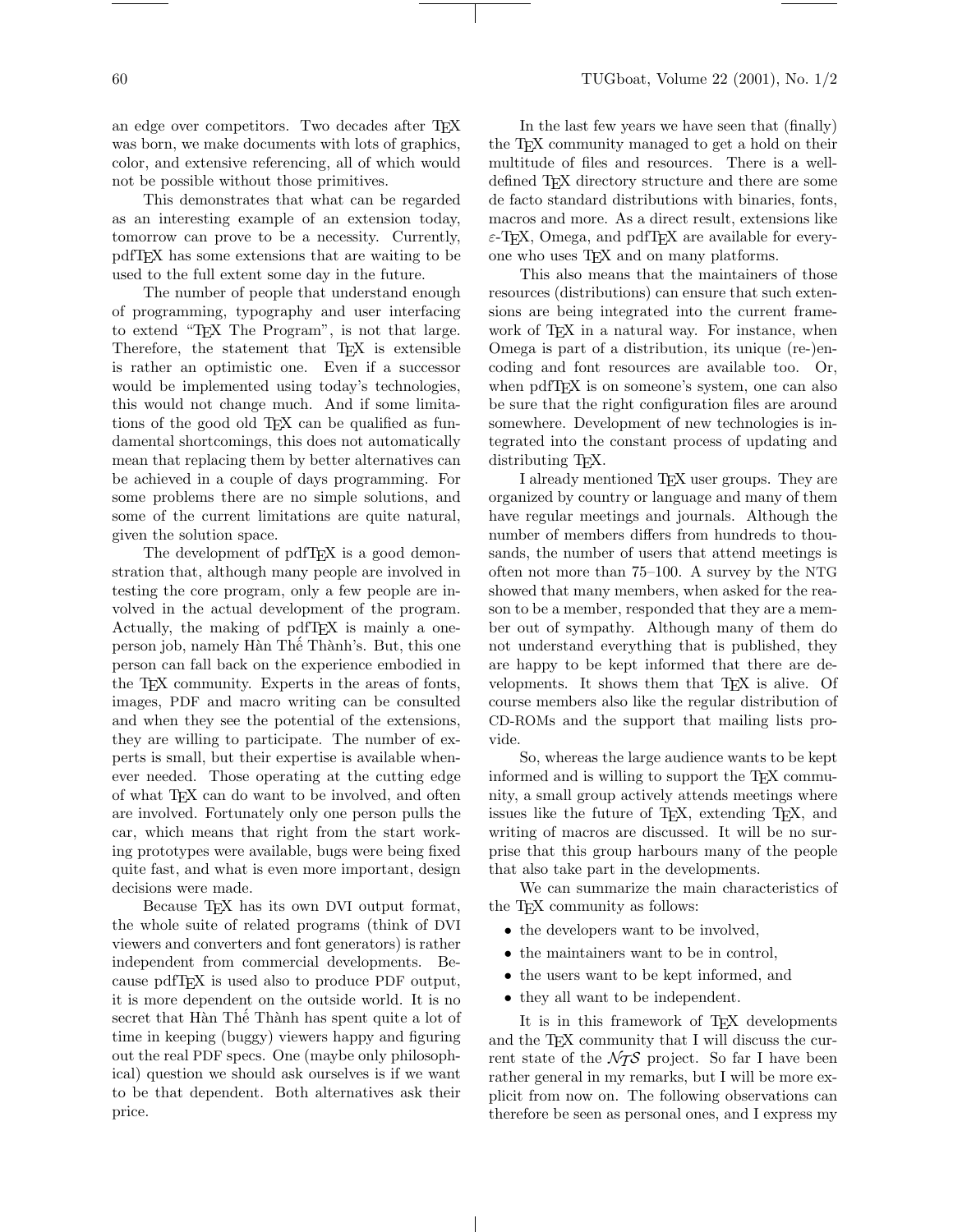sincere hope that future developments may benefit from them.

#### The project

I started this article by mentioning a few extensions to T<sub>E</sub>X of which the  $\mathcal{N}$  project was planned to become one. It was started in the early nineties, and after some years of discussion the decision was made to re-implement "TEX The Program" using a modern programming language and applying today's software technology.

In spite of the fact that the project has run for nearly ten years, it is quite unknown. One reason for this is that for a long time it was only a mental exercise. Where each of  $\varepsilon$ -T<sub>E</sub>X, Omega and pdfT<sub>E</sub>X at a certain point led to a real usable product  $\mathcal{N}$ TS only existed in the minds of a few people. I don't know much about what took place in those early days, but I am told that  $\mathcal{N}$ S was discussed by a broad audience, but at the moment when I joined the team, the group of people that were taking part in it had become rather small.

At a certain point in time the  $\mathcal{N}$  dream became an official project and there are not that many of them in the TEX community. Most efforts are concentrated around a rather active group of developers, and driven by users who see the benefits from those efforts. The community is rather open, and the lines of communication are short. This means that when someone becomes aware of an effort that is of common interest, this knowledge spreads rather fast.

Knowing that TEX has some limitations and that  $\varepsilon$ -T<sub>E</sub>X could not solve them all, it should not be a surprise that  $\mathcal{N} \mathcal{T} \mathcal{S}$  became the magic successor that was supposed to solve those problems. Its official project statement gave it a reputation beforehand. The magic resulted from the fact that for a long time there had been talks of a successor, but no real progress was seen. It is interesting to observe that meanwhile some extensions have been implemented in  $\varepsilon$ -TEX, Omega and pdfTEX in a quite acceptable way, which proves that demand can lead to solutions quite effectively.

In many user groups, or sometimes between user groups, projects are being launched with ambitious goals. Some of these projects keep rolling while others get stuck in the conceptual phase or merge with other efforts. Most projects in one way or another contribute to the constant developments, if only because their ideas merge with others. None of these projects is really official, and as far as I know, none of them is like the  $\mathcal{N}$  project.

The  $\mathcal{N}$  project, for instance, has an interesting structure. There is a managing director, a project manager, a technical director, about three members and (since recently again) a treasurer. The real work is done by one paid programmer. Although undoubtedly the original ideas behind this structure were sound, in practice it does not work out that well. One reason is that this is not a real project in the sense of projects that are being run within institutions or companies. There are no clear roles, and there are no clear functions amid the structure. The project is not embedded in research, but there have even been suggestions to organize the project as a legal body. Apart from occasional email exchanges, there is no day-to-day communication, no formal responsibilities and there is no planning.

However, there is progress, which is mainly due to the fact that there is a professional programmer involved. Thanks to DANTE, the project was able to hire such a programmer. One of the quoted reasons behind making the conversion work into a paid job was that it would speed up the process. Another reason was that it would lead to a consistent redesign. We can safely agree with the second reason, but right from the start it has proven to be impossible to estimate how much time was needed.

The latter is in itself interesting. Given that TEX is considered to be a well-documented program, and given that it is almost bug free, the first very optimistic estimate was that a conversion would take a few months using a rapid prototyping language. This later became more than two years because the prototyping stage was omitted. So far, each intermediate estimate for the moment when the first stage could be finished has been wrong.

This has its (in itself valid) reasons. As I mentioned before, users want to be in control, and part of this control is in using stable tools. And, "TEX The Program" is as stable as a program can be, both in terms of functionality and in terms of reliability. This is clearly proved by the fact that during the process of re-implementation, no bug has shown up in the original TEX, although there are certainly questionable areas. However, in the process of cleaning up and reaching full compatibility, a real bug in TEX surfaced when processing the TEXbook.<sup>2</sup>

For many users stability means that any future extensions, like  $\mathcal{N}_{\mathcal{I}}\mathcal{S}$ , should be able to compile existing documents and macros. For some users, this

 $^2$  The bug is related to  $\verb|\xleaders|$  and makes the last leading box disappear in an inconsistent way. Karel Skoupý and Bernd Raichle did an in-depth analysis of this bug and will report on this.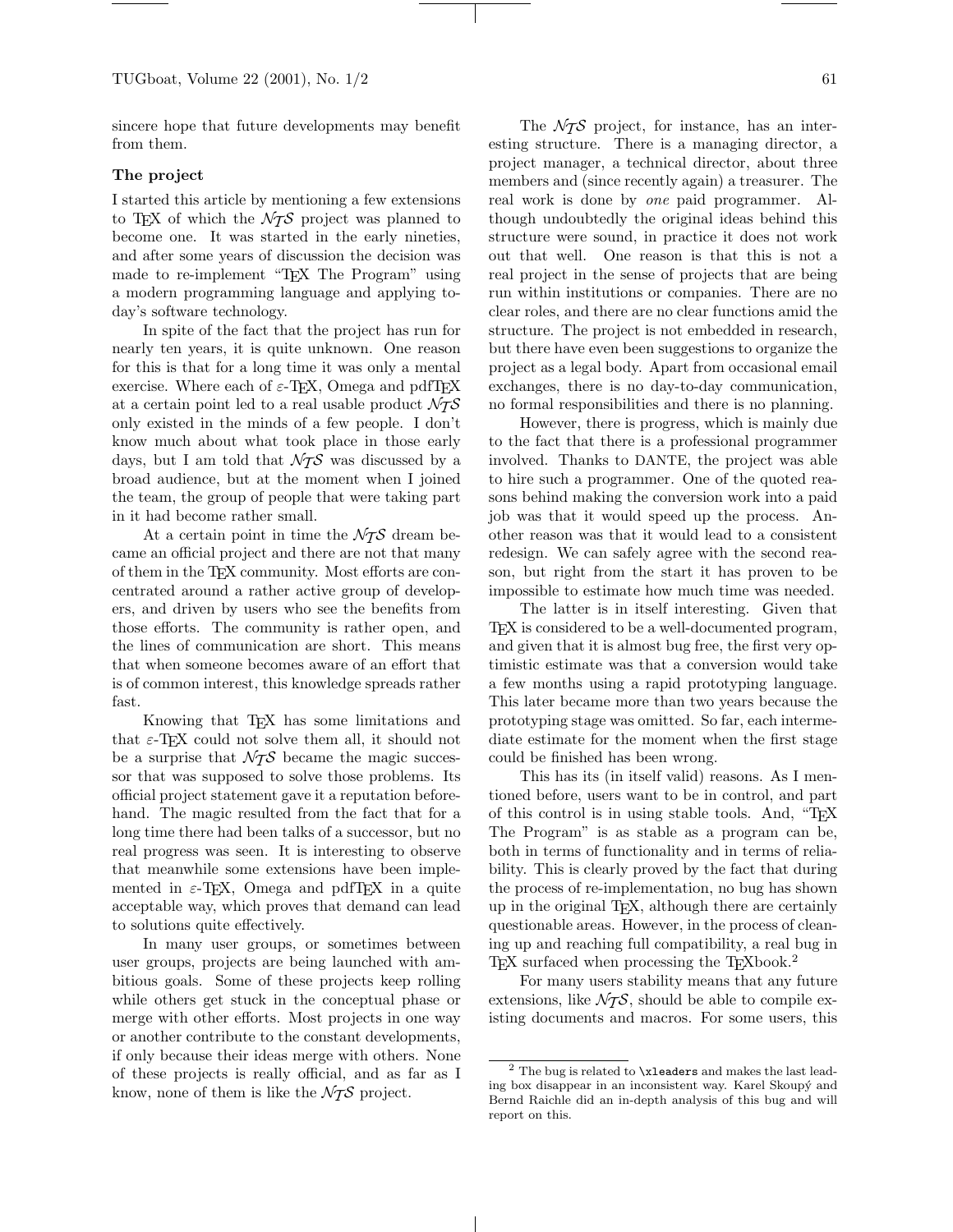also means that the result should be 100% compatible, both in terms of DVI output as well as the log file content.

A considerable amount of time has been spent on making the re-implementation 100% TEX compatible. As a side effect, the new code is not as beautiful as it could be, due to some strange dependencies, resulting from the requirement that also the log files should be identical. However, this also resulted in the new implementation being quite bug free, because the programmer had to test every tiny aspect in order to get exactly the same DVI and log files as T<sub>E</sub>X does. Full compatibility is only the starting point, and future (extended) versions would be upward compatible in functionality, but will not necessarily produce the same output.

I will not elaborate on the pros and cons of the conversion, the problems encountered, the joy and frustrations of the programmer, the quality of the code, portability and the performance of the re-implementation. In due time Karel Skoupy, the  $\mathcal{N}$  programmer, will share his insights with us in a more systematic way, as he already did at several user group meetings. However, I think that the project missed a chance to research in a systematic way why it took so long to go from one implementation to another, especially since the language of choice, Java, qualified as a highly portable and easy to use language.

In an earlier stage of the project a rapid prototyping language was considered but this option has been rejected in favour of Java. Given some negative experience with this language, in terms of sub-optimal performance, lack of portability and an insufficient design (features), Karel has been discussing alternatives with some experts in objectoriented programming. It is his strong belief that, given the object-oriented design of the current reimplementation, switching to another language is not a real problem.

Because we were dealing with a program that is very well documented, "which does not automatically mean that the subject at hand is easy and trivial", it is an interesting question why the reimplementation took so much effort. Since no systematic data has been gathered during the project, we will never know the complete answer to this question.

Another fact that became clear, especially in the final stage of the re-implementation, was that good old TEX runs much faster. The Java re-implementation is far more memory hungry and about 30 times slower in processing the TEXbook, and

thereby much slower when used in large applications. When Knuth wrote T<sub>E</sub>X, department computers were much slower than today's desktops. So what exactly is slow? Anyhow, when one watches the page numbers appearing so slowly on the screen, one gets a good impression on how precise Knuth must have been in writing code in order not to waste much time waiting. One may argue that speed is not an issue, but evolving macro packages are getting more and more demanding and new features in the typesetting engine will ask for much more processing power.

I already mentioned that  $\varepsilon$ -T<sub>E</sub>X, Omega, and pdfTEX have been created by individuals but were developed with the help of users and experts. As a result, these programs are really used. The  $\mathcal{N}$ project on the other hand has had a rather low profile. When the first alpha versions were made available, only a few people did a few tests. One reason for this is that the implementation is uncomfortably slow, is not as portable as the development environment promises, is not yet embedded in the existing file structures, and, most of all, does not offer anything new. I believe that there are also a few more reasons for this isolation on which I will elaborate later.

Some of the ideas behind the original project were to boost T<sub>F</sub>X into the future by providing a successor with more advanced features, as well as providing means to add a user interface. A third objective was that anyone could take the code and extend the program.

Even if we can envision those more advanced features, these are not goals that are reached fast. There are a few good ideas about areas of extensions. But to say for instance that, given a nice re-implementation, we can build a stable and full functional multi-column mechanism is a gross oversimplification of the problems at hand. Giving T<sub>EX</sub> a nice user interface is not by definition something that goes hand in hand with its batch processing character. And, how many people really understand the issues that TEX has to deal with to the extent that he or she can extend the program?

People use word processors for everyday tasks, and these programs have become better over time. In typesetting, WYSIWYG page layout programs have become more sophisticated, and some of the features that made TFX famous, like its paragraph builder, have made it into some of those. On the other hand, TEX is one of the few programs which can deal with today's document encoding formats, like for instance XML, in advanced ways. It is also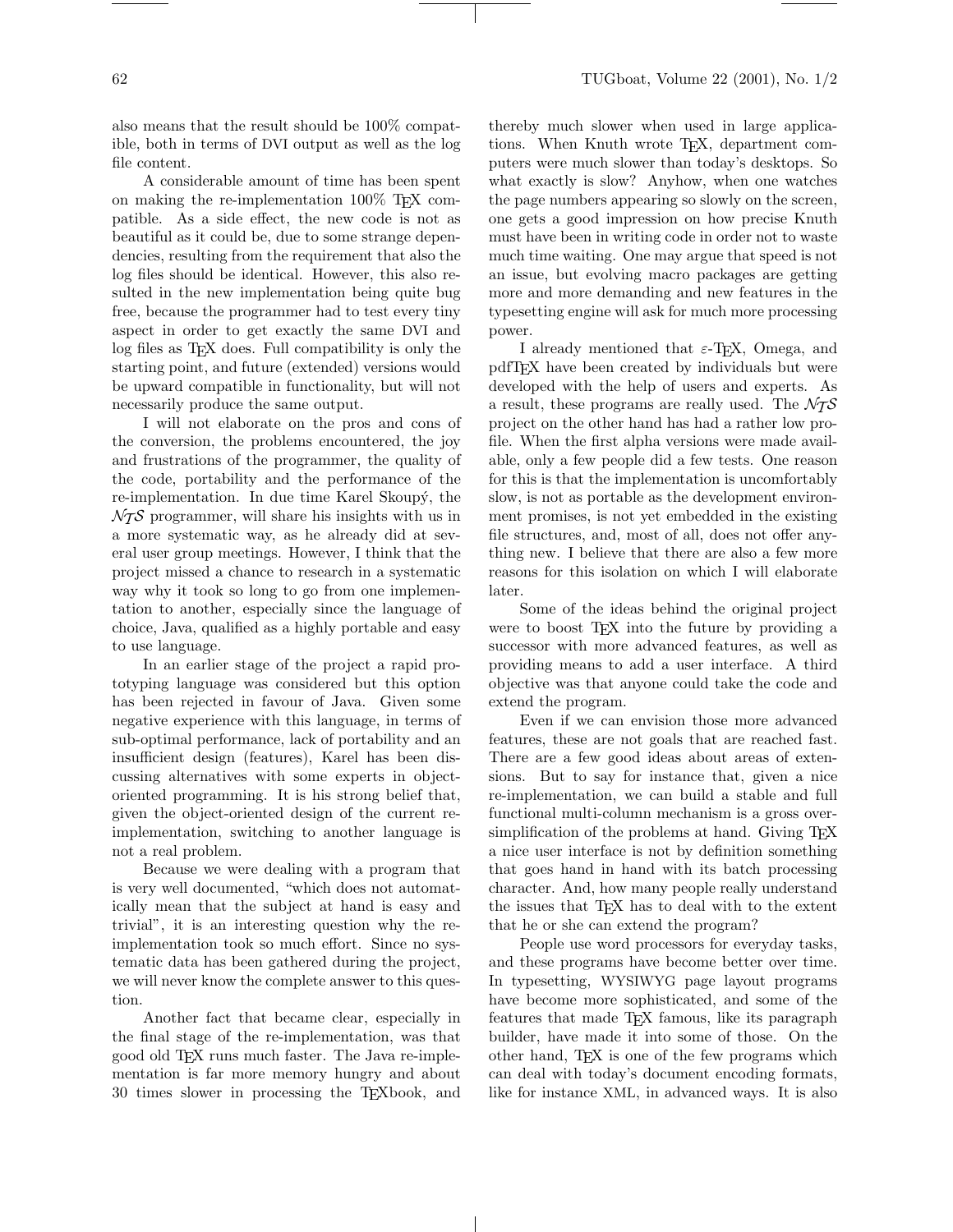one of a few programs that can handle database output with ease and speed. And, in the math arena it is still the best.

Times are changing, both in terms of demands and usage patterns. The main objective for a T<sub>F</sub>X successor is to provide better and more flexible general purpose routines to handle any input, typeset any document, in any language. In this respect the  $\mathcal{N}$  project is far more ambitious than its predecessors  $\varepsilon$ -T<sub>E</sub>X, Omega and pdfT<sub>E</sub>X. But while all of these are already available, used and appreciated, the full  $\mathcal{N} {\cal T} \mathcal{S}$  implementation is still a dream.

## The status

One could expect that an effort like  $\mathcal{N}$  would make other developments obsolete. But the opposite can be observed. Even after 20 years of TFX, user group meetings show that T<sub>E</sub>X is far from being dead. At such meetings, users often demonstrate new applications. They demonstrate specific  $\varepsilon$ -TEX, Omega or pdfTEX features and demonstrate new and advanced macros. When discussing those features, and possible future extensions,  $\mathcal{N}$  never is part of the discussion.

In spite of being overloaded with official functions, the project team has not managed to get a good and promising reputation. In general, publicity has been handled at a bare minimum. And, even where the project is known, it is not so per definition in the positive sense.

One reason for this is that at a certain moment in time, politics entered the project. I must admit that I am only partially aware of the fine details of the political issues, since much of what I know comes from secondary sources. Surely some of the DANTE internal affairs influenced the project. On the other hand, the generous contributions and positive attitude of past and present DANTE boards towards the  $\mathcal{N}$  project have ensured that at least the first main objective, the TEX re-implementation, has been achieved. Unfortunately the project lost some valuable German participants already in its early stage, which in my opinion has damaged the project.

I already pointed out that this project has quite a number of official tasks in its organization. Since I am participating in more "projects" than  $\mathcal{N}$ TS alone, I can safely conclude that this has been counterproductive rather than productive. No other project in the TEX world has such a formal structure, no other project has spent so much user group money, and no other project has such a vague reputation as the  $\mathcal{N}$  project. Instead of having a

stronghold in the T<sub>E</sub>X community, this project has isolated itself beyond an acceptable limit.

I want to summarize the previous observations as follows:

- the  $\mathcal{N}$  effort is largely unknown,
- the project is not really managed,
- the re-implementation is not embedded in research,
- the project objectives seem to be out of sync with reality,
- publicity has been handled badly or not at all, and
- the project is too isolated from other developments.

It may be clear that most of the conclusions result from the fact that the project was organized in such a way that the key players in the TEX community were only minimally involved. In this respect, I think that one way or another, the project became a hostage of its own structure. In spite of this, one of the objectives, namely the re-implementation of "TEX The Program" has been achieved. In the next section I will therefore elaborate on the future of the project as I see it.

The short term objective of the  $\mathcal{N}$  project was to re-implement TEX. At the time of this writing,  $\mathcal{N}$  can process the T<sub>E</sub>Xbook. As Karel and I demonstrated at the DANTE October 2000 meeting, there is still a small problem in processing the METAFONTbook, and the trip test is passed largely, but not completely. Personally I presented the program with some more complicated situations and apart from a few not so dramatic bugs I am impressed by what Karel has achieved so far.

In the week before DANTE 2001 Karel announced that  $\mathcal{N}$  has reached the beta stage. An important milestone was reached, namely that  $\mathcal{N}$ TS can operate in the de facto standard TDS (the socalled texmf tree). From that moment on  $\mathcal{N}$ TS could be really used as a replacement for traditional TEX.

In the continuous process of debugging, the programmer will also clean up some messy code, improve the performance where possible and document the source to the extent needed for further development. Because the team is very aware of the fact that users expect any TEX to be stable, and will expect the same from a re-implementation, the official release date is left to the programmer.

We can safely assume that in the summer of 2001 the code will be present in the TEX archives and part of distributions. At that moment we can start evaluating if the money spent so far has been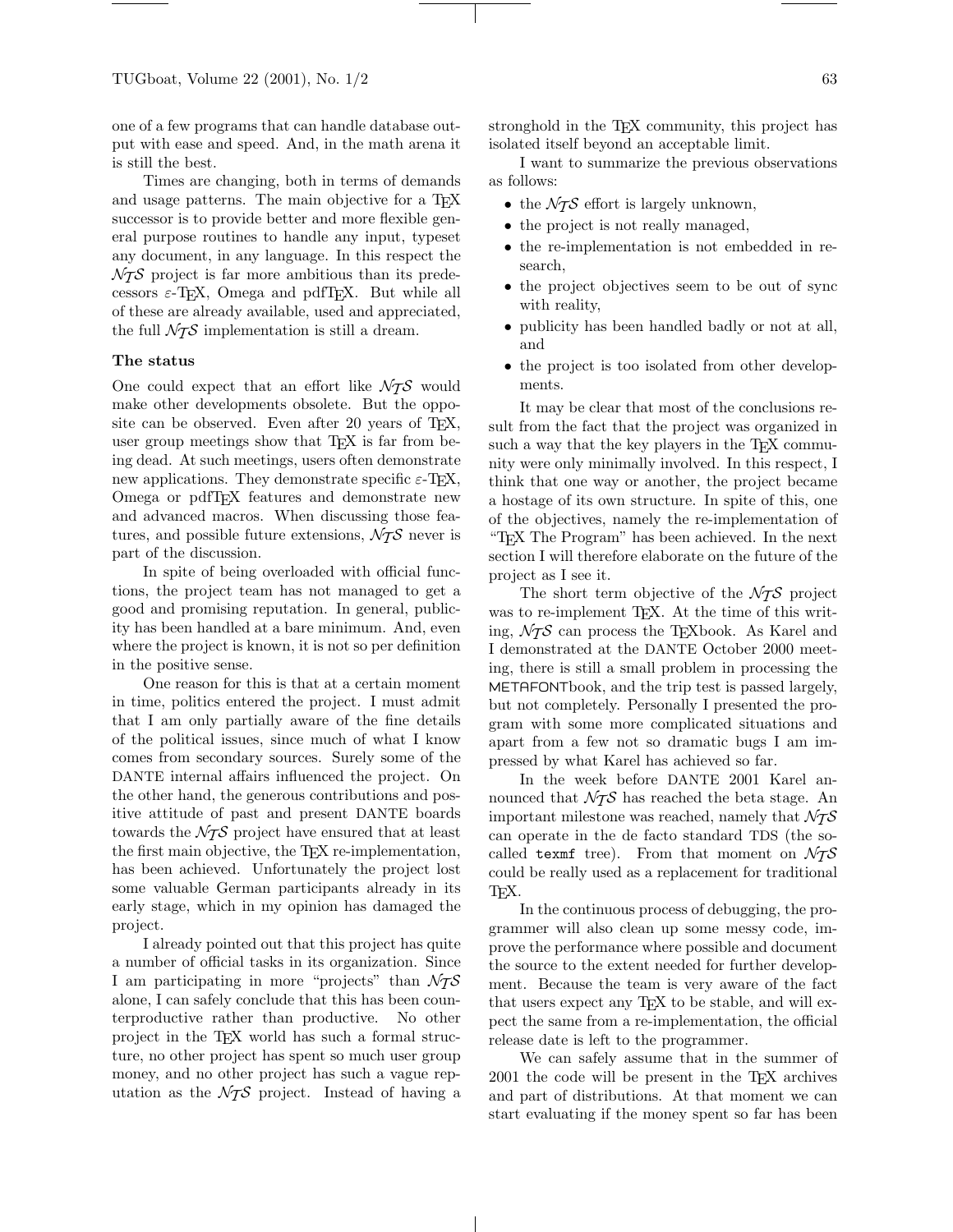worth it. This may be a good place to mention that the main official contributions to the project were from DANTE (85,000 DM), GUTenberg (3,000 EUR), TUG (\$ 5,000), CSTUG (20,000 CZK for Karel's expenses), an unknown donor (5,000 DM), and the NTG (3,000 HFL) which means that until now the whole project has consumed over 100,000 DM. The finances were managed by DANTE, and the regular payments to the programmer went through Masaryk University in Brno (Czech Republic). This university also provided Karel with an email account and internet facilities, for which it deserves the team's gratitude.

By the way I want to note that at DANTE 2001 the membership decided to provide a regular budget for projects related in any kind to T<sub>F</sub>X, METAFONT, METAPOST and friends. For a couple of years, the NTG has had a similar budget for projects. The  $\mathcal{N}$  project has demonstrated the need for such financing requirements. One obstacle has been the proper way to handle transactions in such a way that it fits into the tax regimes of the countries that are involved. This topic is a good candidate for the agenda of future cross-user group board meetings.

So, we can now safely conclude that:

- $\bullet$   $\mathcal{N}\! \mathcal{T} \mathcal{S}$  version zero is there as a beta release, but still being debugged and cleaned up,
- some basic documentation will be provided,
- soon everyone can take the source and go ahead,
- so far the project has cost about 100,000 DM, and that
- thanks to Masaryk University we were able to transfer the money to the programmer.

Especially the fact that there is not much money left, causes the need to look into the future.

In recent publications in the GUTenberg magazine (spring 2000) and the TUG proceedings (fall 2000), some team members have drawn conclusions with regard to the project, its history, status and future. These conclusions were not discussed within the team, so a less informed reader could understand them as the voice of the whole team. Unfortunately, I don't share the views aired in those articles and, if I am right, also some other team members disagree. To state it clearly, the following section reflects my own thoughts and therefore should not be taken as the views of the whole  $\mathcal{N}$  team.

#### The future

At a certain moment in time I got involved in discussions with regard to  $\varepsilon$ -T<sub>E</sub>X, which at that time were also related to  $\mathcal{N}$ . I must say that those discussions were quite interesting, and each proposal was considered in detail. Some made it into  $\varepsilon$ -TEX already, others could make it into future versions of  $\varepsilon$ -TEX, but those that were too complicated were put on the agenda for  $\mathcal{N}$ .

After a while, I got involved in the more ambitious  $\mathcal{N}$  project, first as a reviewer for DANTE, later as a project member with the obligation to report to the DANTE membership about the progress of the project, since reporting had proven to be a weak spot of the project.

I have only been involved in the last stage of the project, a period when not many fundamental discussions were taking place within the team. Nonetheless, I carry pleasant memories of the discussions concerning the design that I had with Karel whenever I was visiting him in Brno. I saw it as my main contribution to make sure that this stage was finished and tried as hard as possible to be of help to him.

So, in the light of my experience, how do I see the future of  $\mathcal{N}_{\mathcal{TS}}$ , or to be more specific, how do I think a TEX successor should be developed? What lessons can be learned from the past, and how should we proceed?

I already remarked that the project is rather isolated from the rest of the TEX community and I see no indication that this will change soon. Given this, and given that I don't regard myself as being a real member of the  $\mathcal{N}$  team any longer, if only because I am not one of the founding members, I feel that my role will be finished as soon as the first official release is there.

The language. I think that at this stage, the positive conclusion can be drawn that at least there is a working re-implementation, possibly with all the flaws that the language of choice imposed, but a major goal is reached. This means that we have a pretty good starting point for further development.

At a certain stage in the project, the decision was made to use the Java programming language. Such a decision is not easy, especially since everyone has his or her favourite language. At that time, Java was brand new and promising, and the public relations were good.

In every discussion I had so far, this choice is being highly criticized and not without reason. An interesting aspect is that when discussing alternatives, the availability comes up as a criterion. When  $\mathcal{N}$  started the re-implementation, Java's future was yet unsure and portability was (and to some extent is) still an issue. Since we cannot foresee the future yet, any choice can be the wrong one.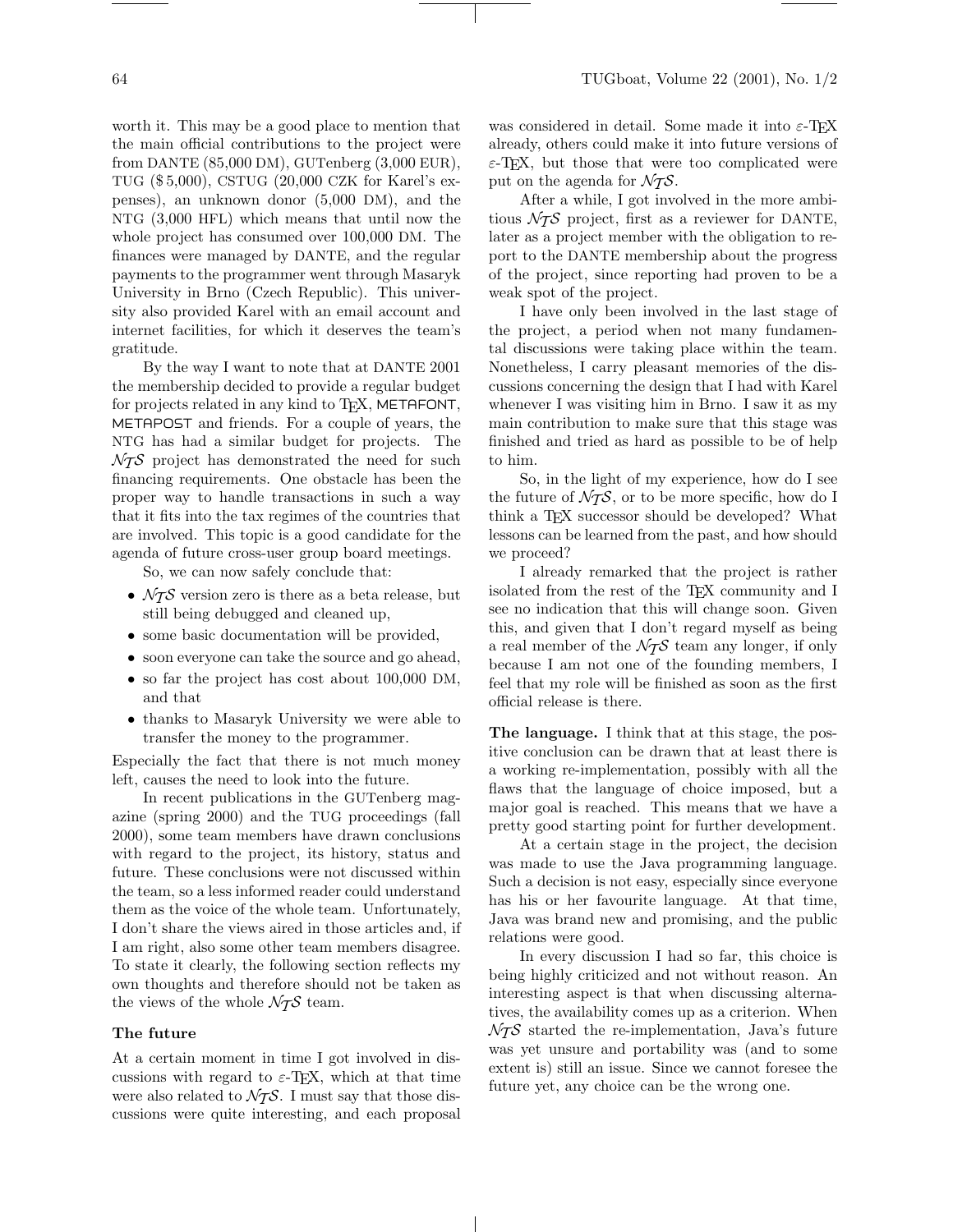In the current version of  $\mathcal{N}$ S some lines are commented out in order to let the program run on all platforms. In due time Karel will reflect on the re-implementation with respect to the language used and I'm sure that he will discuss how Java compares to other languages and how well it suits proper object-oriented programming.

I think that, in order to succeed, a group of very dedicated people is far more important than the programming language, especially if languages are chosen that compile to the heavily portable C language. It may even be of a certain charm if the language of choice is special, and very well-suited for the task. A strong belief in the virtues of a language is equally important to the success as dedication to high quality typesetting. It is my strong belief that the project should be directed by those who do the work. This is not to say that there is no need for advisers in any of the areas involved.

The fact that TEX was programmed in WEB and Pascal did not stop it from becoming available on nearly all platforms. An important aspect of Knuth's efforts was the documentation. Flagged as literate programming, the WEB system stimulates a particular way of programming. Programmers may like it or not, this has its charm, and it has certainly given T<sub>F</sub>X its place in the history of software development.

One thing that strikes me when people discuss a re-implementation of TEX, the language of choice is a major item. Of course we can wonder why we should keep on re-implementing T<sub>E</sub>X, and if reimplementing  $\mathcal{N} \mathcal{T} \mathcal{S}$  is an issue, but at least I want to remark that the people involved in extending T<sub>EX</sub> should feel comfortable with the language that is used. There have been attempts to rewrite TFX, and I know of at least one other re-implementation project going on, but going from idea to full conception is not trivial, if not to speak of coming up with the right structuring for extensions. Current TEX has some flaws, but is nevertheless rather powerful (and often underestimated), so a successor had better be really good in order to succeed.

At TUG 2000 in Oxford, a number of the people involved in maintaining and extending TEX were present (among them some well known TEX experts like Hàn Thê Thành, Karel Skoupý, Fabrice Popineau, John Plaice). Since the descendants of TEX have all reached a more or less mature state, their creators shared their views on the future of TEX with the others experts present. Apart from the shared vision that those developments should converge in the near future, they all have strong opinions about the languages that are most suitable

for a re-implementation. Most people involved in less trivial TEX programming agree on the fact that in order to extend, we need to re-implement. But in what language and in which architecture is a nontrivial decision.

Functional languages are the first choice, but this choice is more a (challenging) academic one, and it is understood that they are not the most stimulating candidates for users who want to extend T<sub>EX</sub> themselves. After some discussion, the language of choice was the object-oriented language Eiffel, which especially John Plaice considered to be a good candidate for a re-implementation of Omega.

Although I am completely new to this language, I cannot deny that reading the specs alone already gives me the good feeling that it suits such a project well. It compares to what I felt when for the first time I read the T<sub>F</sub>Xbook, the METAFONTbook, the (real) books about Modula, SmallTalk, Lisp and the like.

But is a functional language, or a language with a vision like Eiffel the best choice on the long run? In this respect I owe much to Fabrice Popineau for sharing with me his balanced visions on the ideal languages versus practical languages (like  $C^{++}$ ). Whatever the outcome of merging these efforts into the worthy and stable successor will be, I am sure that those talented people will make the right decisions with regards to the tools to use.

The design. Some time ago Karel and I discussed the viability to implement a successor in layers, like an efficient core in a pure imperative object-oriented language, a programming layer in a functional language, and on top of that the macro language. Whatever choices are made, the languages that are used should be able to interface to other languages. Especially pdfTEX demonstrates how useful it is to fall back on existing libraries, like those that deal with font embedding, bitmap and PDF inclusion and compression.

So, given that we can organize an enthusiastic group of people who want to spend time and effort on a successor, and given that we have a reasonable starting point in the well-organized T<sub>EX</sub> reimplementation called  $\mathcal{N}_{\mathcal{TS}}$ , there is a good chance that in the near future a real successor will show up.

At the TUG 2000 conference as well as preceding conferences the basis for cooperation has already been laid. But, we are talking of another project, with another name, this time properly embedded in the TEX community, and (again) carried by the user groups. Given the complexity of the typographic problems at hand, this should not be a naïve effort